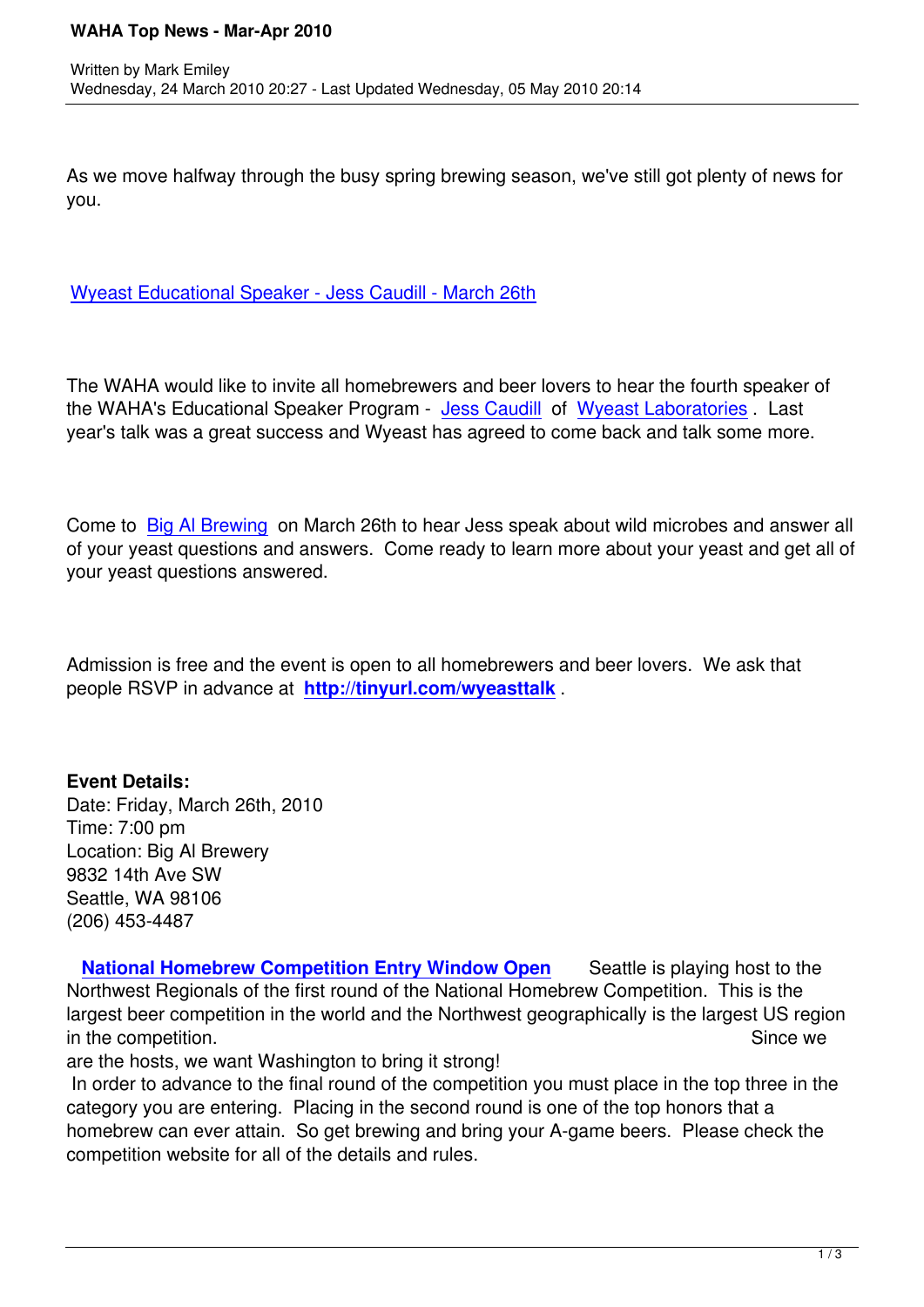Written by Mark Emiley, and the Mark Emiley, the Mark Emiley, and the Mark Emile Wednesday, 24 March 2010 20:27 - Last Updated Wednesday, 05 May 2010 20:14

WE NEED EVERYONE WHO CAN JUDGE TO PARTICIPATE IN THIS COMPETITION!!! Seriously here, we will have a ton of entries to judge! If all of our great BJCP judges as well as non-BJCP brewers who know their beer and want to get some more experience judging can show up on April 10th at Pyramid Brewery to help judge, we will be able to process all of these entries quickly and show the AHA that Washington judges are a force to be recognized. This in turn will help us bring the National Homebrewers Conference to Seattle in the future. Lunch will be provided, we'll have a raffle, and we are working on "after-judging" plans. We are expecting out of state/area judges to come in as well so if you need a place to stay or are willing to offer someone a place to crash, please contact Tim Hayner (please contact Tim as well if you are interested in judging and stewarding). This is a great chance to get exposed to some fantastic beers and judges from around the region.

Details: Comp Website: Click Here Entries Due: April 1st Entry Fee: \$9 for AHA member, \$14 for non-members

# of bottles: 1

Judging: April 10th, Seattle

Contact: Tim Hayner

## **[Puget Soun](waha-officers/43/43-tim-hayner)d Pro-Am**

[The last early competiti](http://www.bewbc.org/pro-am)on of the year is Washington's largest homebrewing competition, the Puget Sound Pro-Am. This BJCP competition and WHOTY qualifier features up to 15 local breweries who will be coming in to pick homebrew recipes to scale up and brew on their systems. Most of the breweries will be submitting their selected beers to the Great American Beer Festival's Pro-Am competition which we won back in 2008. All throughout the summer you'll see Pro-Am beers popping up throughout the area followed by an AHA Membership Rally where we try to bring in as many of the beers as possible for you to taste before the GABF. Enter for your chance to be one of those brewers! Entries will be due April 20th and anyone interested in judging / stewarding should contact Mark Emiley or register on the website (you get \$1 off each of your entries too!)

 Details: Comp Website: http://www.bewbc.org/pro-am WHOTY Qualifier Entries Due: April 20th Entry Fee:

\$6 per entry

# of bottles: 3

Judging: April 24th, Kent

Contact: